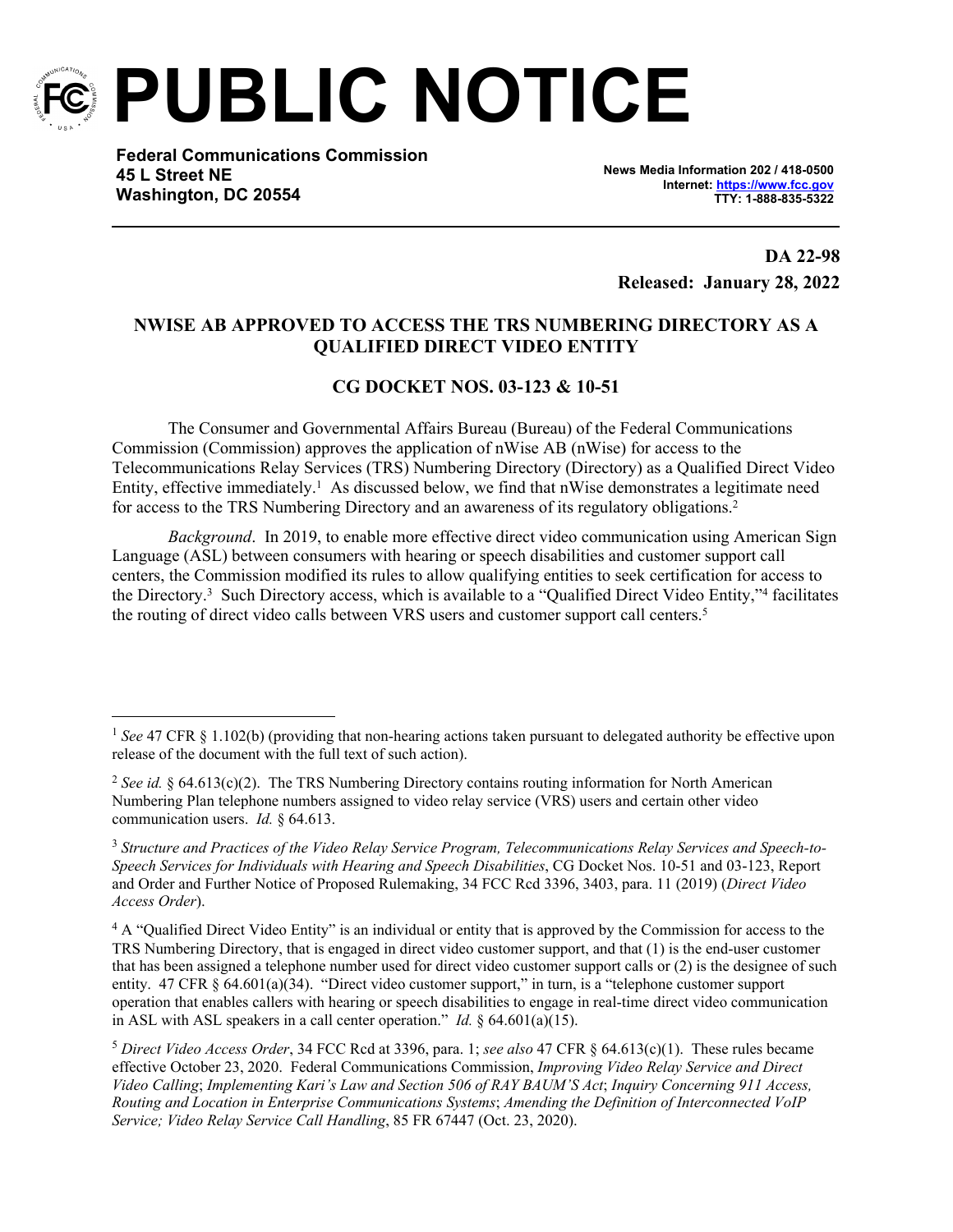On December 17, 2020, nWise filed an application with the Bureau seeking access to the Directory as a Qualified Direct Video Entity.<sup>6</sup>

*nWise's Qualifications*. The Commission may approve an application for Directory access if the applicant demonstrates a legitimate need for such access and an awareness of its regulatory obligations.<sup>7</sup> These obligations include compliance with the rules and regulations governing VRS providers' access to use of the Directory, instructions of the TRS Numbering administrator, and applicable standards pertaining to privacy, security, reliability, and interoperability.<sup>8</sup>

We approve nWise's application for access to the Directory. nWise has provided the following information required by our rules: (1) the applicant's name, address, telephone number, and email address; (2) a description of the service to be provided; (3) an acknowledgment that Directory access is conditional on compliance with applicable Commission rules, obligations, and standards; (4) contact information for personnel responsible for such compliance; and (5) certification that the applicant's description of service meets the definition of direct video customer support and that the information provided is accurate and complete.<sup>9</sup> This information and other material provided in the application sufficiently demonstrate nWise's legitimate need to access the Directory and its awareness of its regulatory obligations.<sup>10</sup> This authorization shall remain in effect until terminated pursuant to section  $64.613(c)(3)$  of the Commission's rules.<sup>11</sup>

*People with Disabilities*. To request materials in accessible formats for people with disabilities (Braille, large print, electronic files, audio format), send an e-mail to  $fcc504@$  fcc.gov or call the Bureau at 202-418-0530 (voice).

[https://ecfsapi.fcc.gov/file/103010602720734/nWise%20AB%20Rule%20Waiver%20Petition%20for%20Access%2](https://ecfsapi.fcc.gov/file/103010602720734/nWise%20AB%20Rule%20Waiver%20Petition%20for%20Access%20to%20TRS%20Numbering%20Directory.pdf) [0to%20TRS%20Numbering%20Directory.pdf](https://ecfsapi.fcc.gov/file/103010602720734/nWise%20AB%20Rule%20Waiver%20Petition%20for%20Access%20to%20TRS%20Numbering%20Directory.pdf) (nWise Petition for Waiver). On December 17, 2020, nWise withdrew its Petition for Waiver stating that the effectiveness of the *Direct Video Access Order* "moot[s] the need for [] relief." nWise Petition for Waiver Withdrawal Request, CG Docket Nos. 10-51 and 03-123 (filed Dec. 17, 2020),

[https://ecfsapi.fcc.gov/file/1217153845554/nWise%20AB%20Petition%20for%20Waiver%20Withdrawal%20Requ](https://ecfsapi.fcc.gov/file/1217153845554/nWise%20AB%20Petition%20for%20Waiver%20Withdrawal%20Request.pdf) [est.pdf.](https://ecfsapi.fcc.gov/file/1217153845554/nWise%20AB%20Petition%20for%20Waiver%20Withdrawal%20Request.pdf)

<sup>&</sup>lt;sup>6</sup> Direct Video Numbering Directory Access Application for nWise AB, CG Docket Nos. 10-51 and 03-123 (filed Dec. 21, 2020), [https://ecfsapi.fcc.gov/file/123057310230/nWise%20AB.pdf;](https://ecfsapi.fcc.gov/file/123057310230/nWise%20AB.pdf) *see also* Direct Video Numbering Directory Access Application Supplement for nWise, CG Docket Nos. 03-123 and 10-51 (filed Oct. 13, 2021) [https://ecfsapi.fcc.gov/file/1013101610482/nWise%20AB%20Direct%20Video%20Numbering%20Directory%20A](https://ecfsapi.fcc.gov/file/1013101610482/nWise%20AB%20Direct%20Video%20Numbering%20Directory%20Access%20Application%20Supplement.pdf) [ccess%20Application%20Supplement.pdf](https://ecfsapi.fcc.gov/file/1013101610482/nWise%20AB%20Direct%20Video%20Numbering%20Directory%20Access%20Application%20Supplement.pdf) (nWise Application Supplement). Before the *Direct Video Access Order* became effective, nWise sought a waiver of certain rules to allow it to have Directory access. nWise Petition for Waiver of Sections 64.613(a)(1), 64.613(a)(2), 64.613(a)(4), 64.613(b)(2) and 64.623(c) of the Commission's Regulations and Request for Declaratory Ruling Authorizing Access to the TRS Numbering Directory for the Provision of Direct Video Services and other Point-to-Point Communications Solutions for the Deaf Community, CG Docket Nos. 10-51 and 03-123 (filed March 1, 2019),

<sup>7</sup> 47 CFR § 64.613(c)(2); *Direct Video Access Order*, 34 FCC Rcd at 3404, para. 13.

<sup>8</sup> 47 CFR § 64.613(c)(5); *Direct Video Access Order*, 34 FCC Rcd at 3405, para. 16 & n.58.

<sup>&</sup>lt;sup>9</sup> nWise Application at 3-6; nWise Application Supplement at 5-14; 47 CFR § 64.613(c)(1).

<sup>10</sup> *See* nWise Application at 1-3 (providing detail on the service to be provided); *see also* nWise Application Supplement at 3-11 (detailing nWise's history in providing support for and the development of direct video calling and listing applicable requirements and detailing its familiarity and prior experience with Commission rules and obligations).

<sup>&</sup>lt;sup>11</sup> 47 CFR § 64.613(c)(3)(i)-(iii).